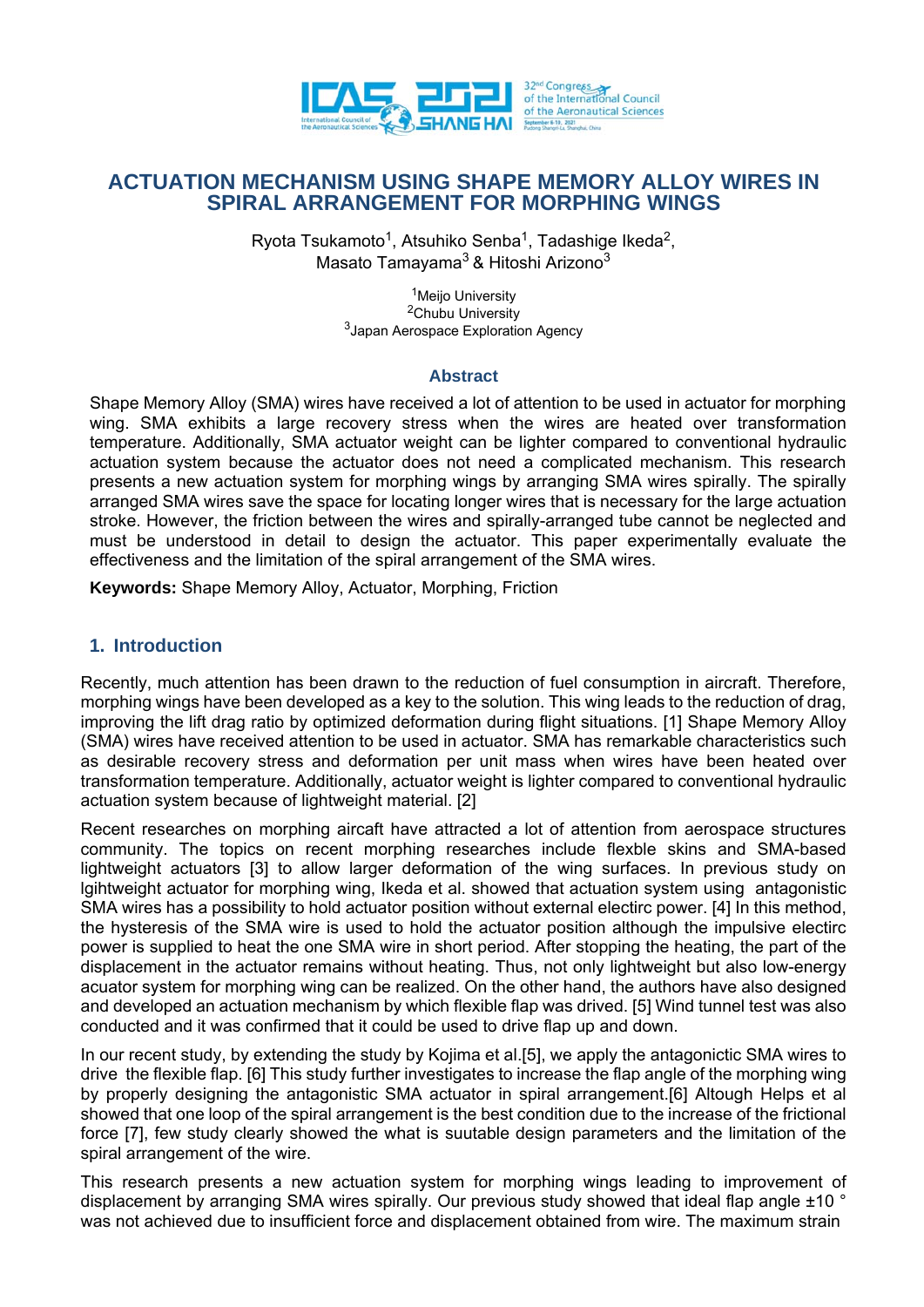#### **Actuation Mechanism Using Shape memory Alloy Wires in Spiral Arrangement for Morphing Wings**

is limited; hence increasing the length of wire is a significant perspective to deal with this issue.

# **2. Actuator Using SMA Wires in Spiral Arrangement**

## 2.1 Actuator with Antagonistic SMA Wires

The SMA wire used in this experiment was a TiNi SMA wire (YOSHIMI INC). The principle of driving the antagonistic SMA wires is shown in Fig. 1(a). In Fig. 1(a), pre-strained two SMA wires are connected on the slider in the center of the actuator. If one of the wire is heated, the slider moves according to the direction of heated wire. Figure 1(b) shows an image of the whole system to drive the morphing flap. In Fig. 1(b), if the SMA 1 is heated the flap deforms down whereas if the SMA 2 is heated, the flap deforms up. Note that the control force is given to the flap at only one point, which means the flap shape is changed by aerodynamic force even if the slider position is kept. Therefore, the stiffness of the flap is important to maintain the required flap shape.



(a) Antagonistic SMA wire actuator image



(b) Flap drive image by competitive SMA



## 2.2 Basic experiment of spiral arrangement

This section explains the new type of the SMA wires arrangement: spirally guided SMA wires. Figure 2 shows the image of the spiral configuration of the SMA wires. To save the space for the longer SMA wires, we proposed to take SMA wires in spiral configuration as shown in Fig. 2.

In order to arrange wire spirally, cylinders with a spiral path is used. When spiral angle θ is θ≤30°, 2 times more length of wire can be stored compared to straight wire. Teflon tube is fixed to cylinder surface followed by spiral path. By putting wires through the tube, spiral arrangement is feasible. Experiment is performed to evaluate the results of displacement respectively to straight and spiral situation. Cylinder, linear slider is fixed to aluminum rail and displacement is measured by laser displacement gauge (Figure 3). Experimental equipment is set vertically so that constant force (5.88N) could be applied during measurement. The wire near the start and end of the Teflon tube cylinder is bent and not straight. Therefore friction is concerned so three kinds of experiments were carried out (Figure 3). In (ⅰ), (ⅱ), linear and spiral segments of wire are included in each situation.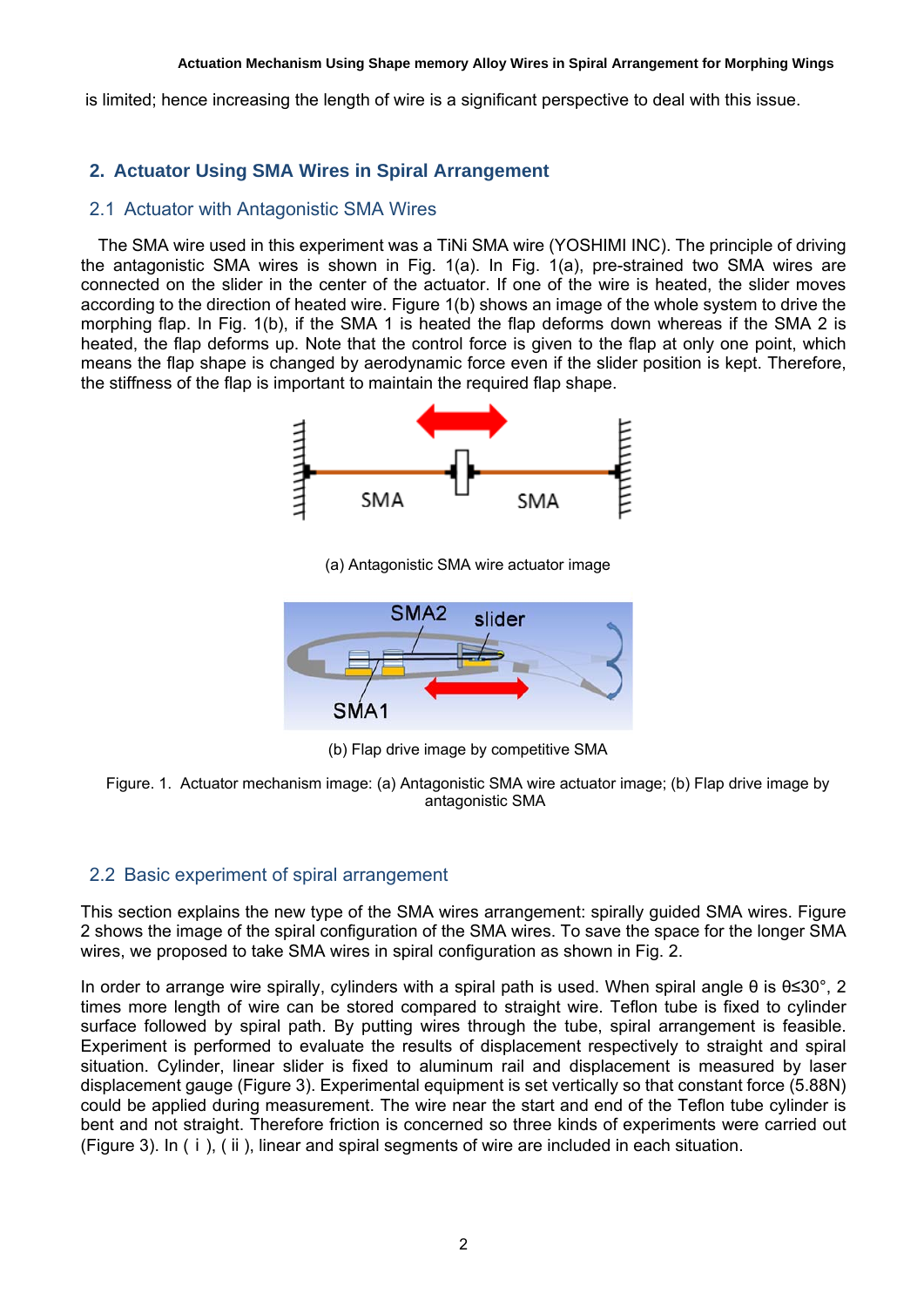

Figure 2: SMA Wires in spiral arrangement. SMA wires are guided in Teflon tube in spiral configuration.

The assumption has been made that the strain of wire inside and outside the cylinder differed significantly. According to the results of linearly arranged wire (iii), the strain is 4.9%. Thus, the strain in linear segment (ⅰ), (ⅱ) is predicted to be 4.9%. Define, maximum displacement (outside spiral) ∆x\_o, length of wire l\_total=300mm, spiral lengthl\_s=200mm, maximum displacement (inside spiral) ∆x\_i, maximum displacement (Total) ∆x\_total, strain (inside spiral) ∆ε\_i, length of cylinderl\_c=100mm, linear wire displacement (length of cylinder) ∆x\_c.The calculation has been done from the following steps written below.

①  $\Delta x_o = (l_{total} - l_s) \times 0.049$ 

- $\oslash$   $\Delta x_i = \Delta x_{total} \Delta x_o$
- $\Im$   $\Delta \varepsilon_i = 100 \times \Delta x_i/l_s$ ,
- $\Delta x_c = l_c \times 0.049$

## 2.3 Experimental setup for basic experiments



Figure 3: Experimental setup for basic verification of the spiral SMA wires.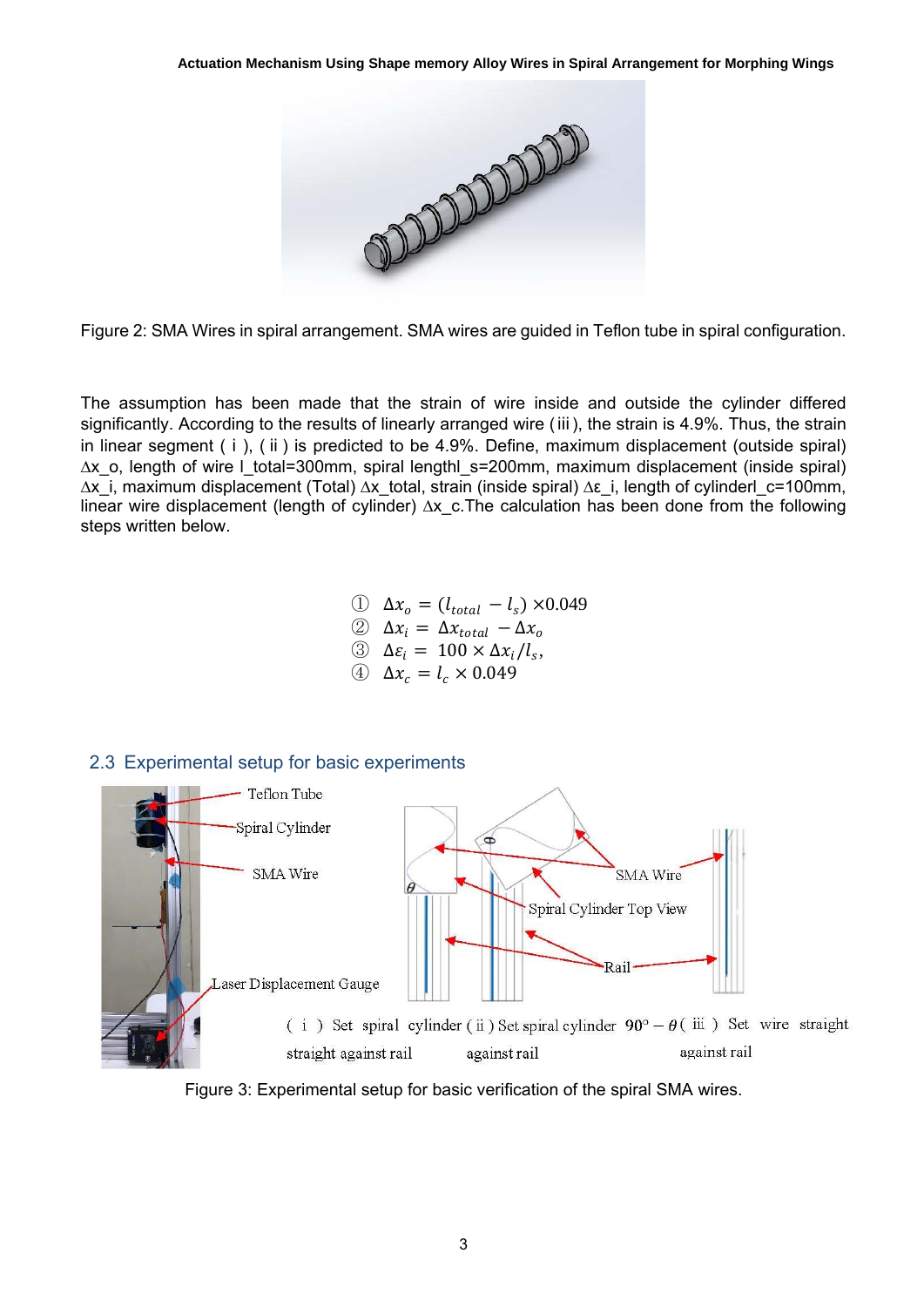| Experiment Type                                              |                  |                   | i)Straight | (ü)90° | ⊿ [(iii ) Straight |  |
|--------------------------------------------------------------|------------------|-------------------|------------|--------|--------------------|--|
| Spiral Angle                                                 |                  | $\theta$ (degree) |            | 30     |                    |  |
| Strain                                                       | (outside spiral) | Δε,               |            | 4.9    | 4.9                |  |
| Strain                                                       | (inside spiral)  | %<br>Δε           |            | 3.6    | 3.5                |  |
| Improvement of displacement ratio<br>$\Delta x_i/\Delta x_i$ |                  |                   |            |        |                    |  |

Table1. Experiment Results for the basic experiments.

# 2.4 Results for the basic experiments

The results shown in Table 1 are an average of 5 times. The table 1 shows the strain decreased 1.3% in (ⅰ), 1.0% in (ⅱ) compared to (ⅲ), respectively. Arranging wire spirally in spiral angle θ=30° makes it possible to place 2.0 times longer length of wire in contrast to straight wire. On the other hand, the strain has fallen to 3.6% in (i), 3.9% in (ii), respectively. However, assuming that straight wires are placed straight equal to the length of cylinder, the improvement displacement ratio compared in length of cylinder between (ⅰ) and (ⅲ) would be 1.5, (ⅱ) and (ⅲ) would be 1.7. As a result, the spiral arrangement has positive effect in terms of increasing the displacement of SMA wire.

# 2.5 Discussion on the limitation of the spiral SMA wires

Due to the friction between the SMA wires and the inner surface of the Teflon tube, the actuation of the SMA wires cannot work when the friction force is too great to move the SMA wires relatively to the surface of the tube. Theoretically, it is shown that the frictional force between the wires and inner surface of the tube increases exponentially if the contact of the wire is perfect [8]. However, no experimental data has been reported. Therefore, we investigate the relationship between the wrapping angle and the available recovery strain that is also equivalent to the actuation performance.

# 2.6 Experiments on the limitation of the spiral arrangement

Table 2 shows the spiral settings for the experiments. The spiral angle is a constant value but the wrapping angles varies so that the spiral length varies too. The storage ratio is always four because the ratio is changed only when the spiral angle varies. Figures 4-6 show the experimental setup. As shown in Fig. 5, the wire has spiral and straight parts where the friction force can be applied only for the spiral parts. Therefore we evaluate the recovery strain for the wire in spiral parts.



(a) Setup of the SMA actuator (b) definition of the spiral angle and pitch

Figure 4: Configuration of the spiral SMA actuator and the linear slider to evaluate the available actuation stroke (i.e., recovery strain of the SMA wire).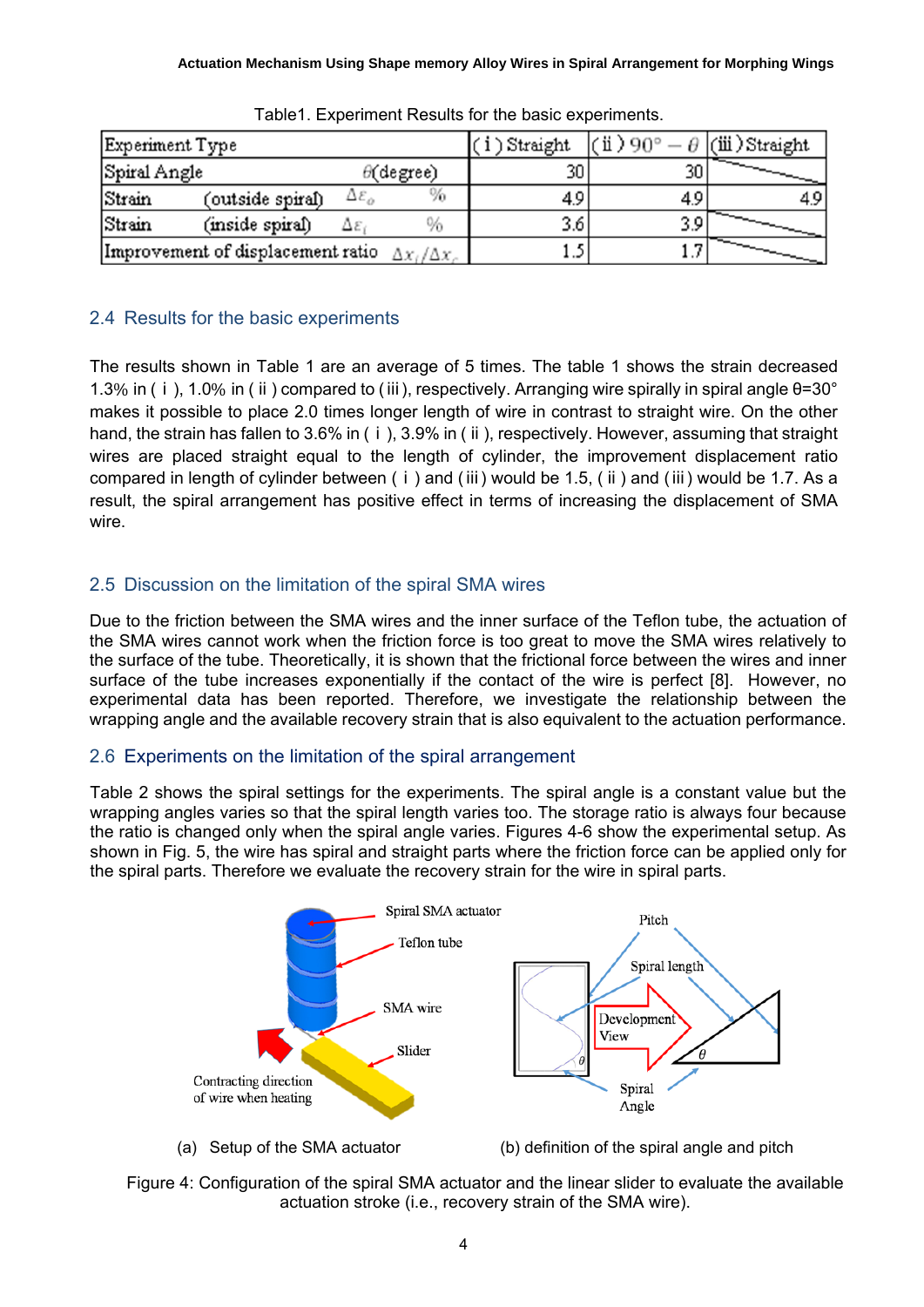## 2.7 Results and discussion

Table 3 shows the recovery ratio to the straight wire and its effectiveness parameter. The recovery ratio is less than zero that means the friction force affected the shape recovery of the SMA wires in the tube. Even though the effectiveness is greater than 1, which means the spiral configuration is always better performance as the view point of the saving space for the locating long SMA wires in the morphing wing Figure 7 shows the recovery rate vs wrapping angle.

| <b>Radius</b><br>$\bm{R}$<br>(mm) | <b>Spiral</b><br>angle $\theta$<br>(degree) | <b>Wraping</b><br>angle $\phi$<br>$(\deg)$ | <b>Spiral</b><br>length<br>(mm) | <b>Storage</b><br>ratio $\beta$<br>(Spiral length/Height) |
|-----------------------------------|---------------------------------------------|--------------------------------------------|---------------------------------|-----------------------------------------------------------|
| 15.0                              | 14.5                                        | 720                                        | 194.7                           | 4.0                                                       |
| 15.0                              | 14.5                                        | 1080                                       | 292.0                           | 4.0                                                       |
| 15.0                              | 14.5                                        | 1440                                       | 389.4                           | 4.0                                                       |
| 15.0                              | 14.5                                        | 1800                                       | 486.7                           | 4.0                                                       |

Table 2: Four different settings of the spiral parameters.



Figure 5: Spiral part and straight part of the SMA wire.



Figure 6: Experimental setup.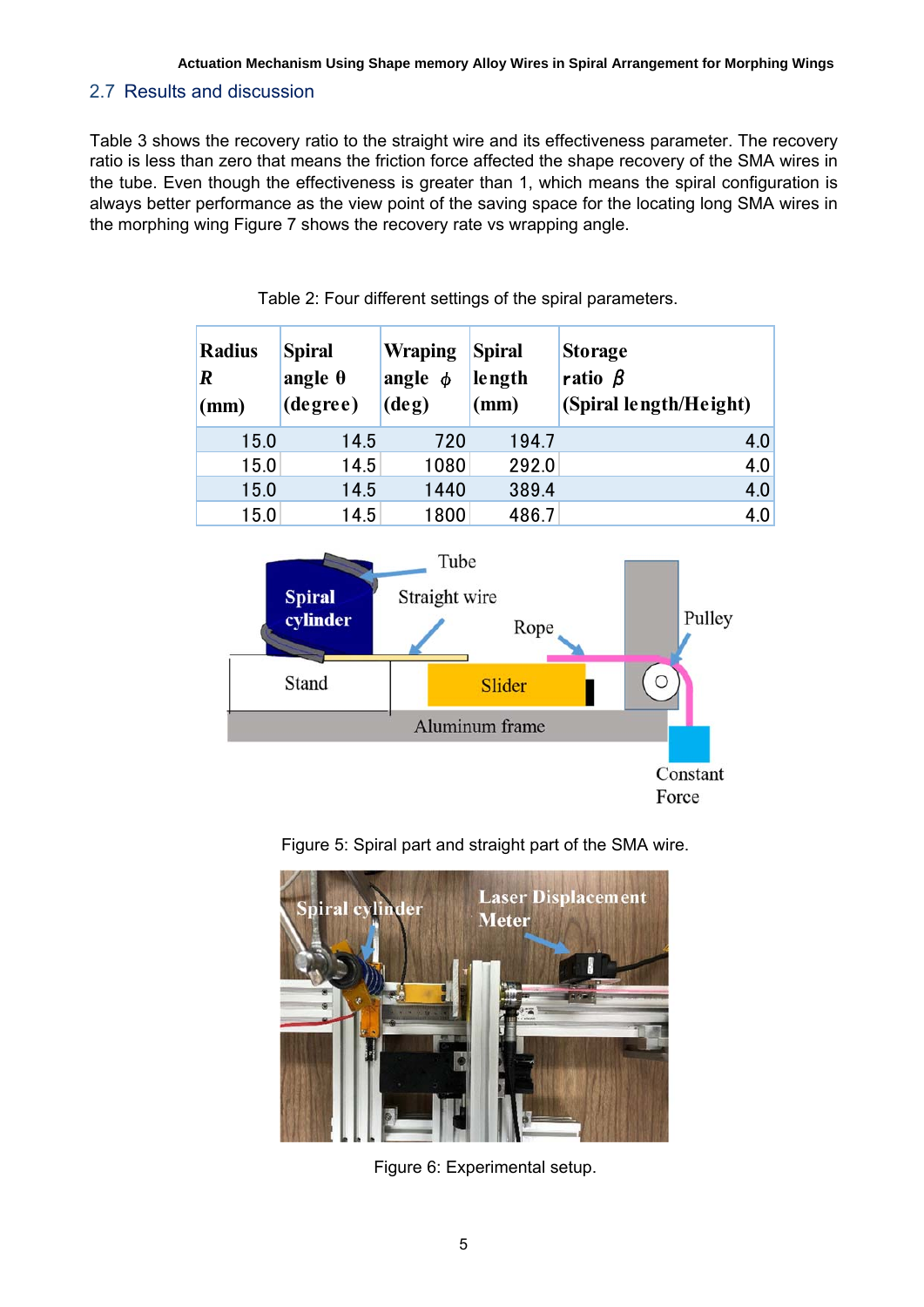#### **Actuation Mechanism Using Shape memory Alloy Wires in Spiral Arrangement for Morphing Wings**

Table 3: Results of the recovery experiments of the SMA wires: the effectiveness is defined as the ratio between the length of the spiral cylinder and the actual length of the installed SMA wires.

| <b>Wrapping</b><br>angle $\phi$<br>$(\text{deg})$ | Effective recovery rate $\gamma$<br>(Spiral recovery ratio/Straight<br>recovery ratio) | <b>Effectiveness</b><br>of spiral cylinder<br>$\times$ $\gamma$ |     |     |
|---------------------------------------------------|----------------------------------------------------------------------------------------|-----------------------------------------------------------------|-----|-----|
|                                                   | 3N                                                                                     | 6N                                                              | 3N  | 6N  |
| 720                                               | 0.97                                                                                   | 0.72                                                            | 3.9 | 2.9 |
| 1080                                              | 0.91                                                                                   | 0.80                                                            | 3.7 | 3.2 |
| 1440                                              | 0.85                                                                                   | 0.69                                                            | 3.4 | 2.7 |
| 1800                                              |                                                                                        | 0.50                                                            |     | 2.0 |



Figure 7: The recovery rate vs. the wrapping angle for the two different constant forces, 3N and 6N.

Table 4: Theoretical estimation on the effect of the friction force. The modified Euler belt theory and its original one were applied to calculate the friction force.

| <b>Wrapping</b><br>angle $\phi$<br>$\log$ | $\varphi \mu R$<br>$\sqrt{R^2+\left(\frac{H}{2\pi}\right)^2}$<br>$\frac{T}{T_0}=e^{\sqrt{2}}$ | $\frac{T}{T_o} = e^{\mu \varphi}$ |
|-------------------------------------------|-----------------------------------------------------------------------------------------------|-----------------------------------|
| 720                                       | 11.3                                                                                          | 12.3                              |
| 1080                                      | 38.2                                                                                          | 43.1                              |
| 1440                                      | 128.8                                                                                         | 151.0                             |
| 1800                                      | 433.9                                                                                         | 529.5                             |

Table 4 shows the theoretical values of the force ratio between the constant force and required force for the actuation. For example, when the wrapping angle is 720 deg and the constant force is 6N, then the recovery force of the SMA wire must be greater than 67.8N. However, the tensile test of the SMA wire used in this experiment showed the recovery force was 35N, which is about 50% of the 67.8N. This indicated that the actual friction force is much less than the theoretical estimation. It is assumed that the actual wrapping angle is less than assumed value shown in Table 4.